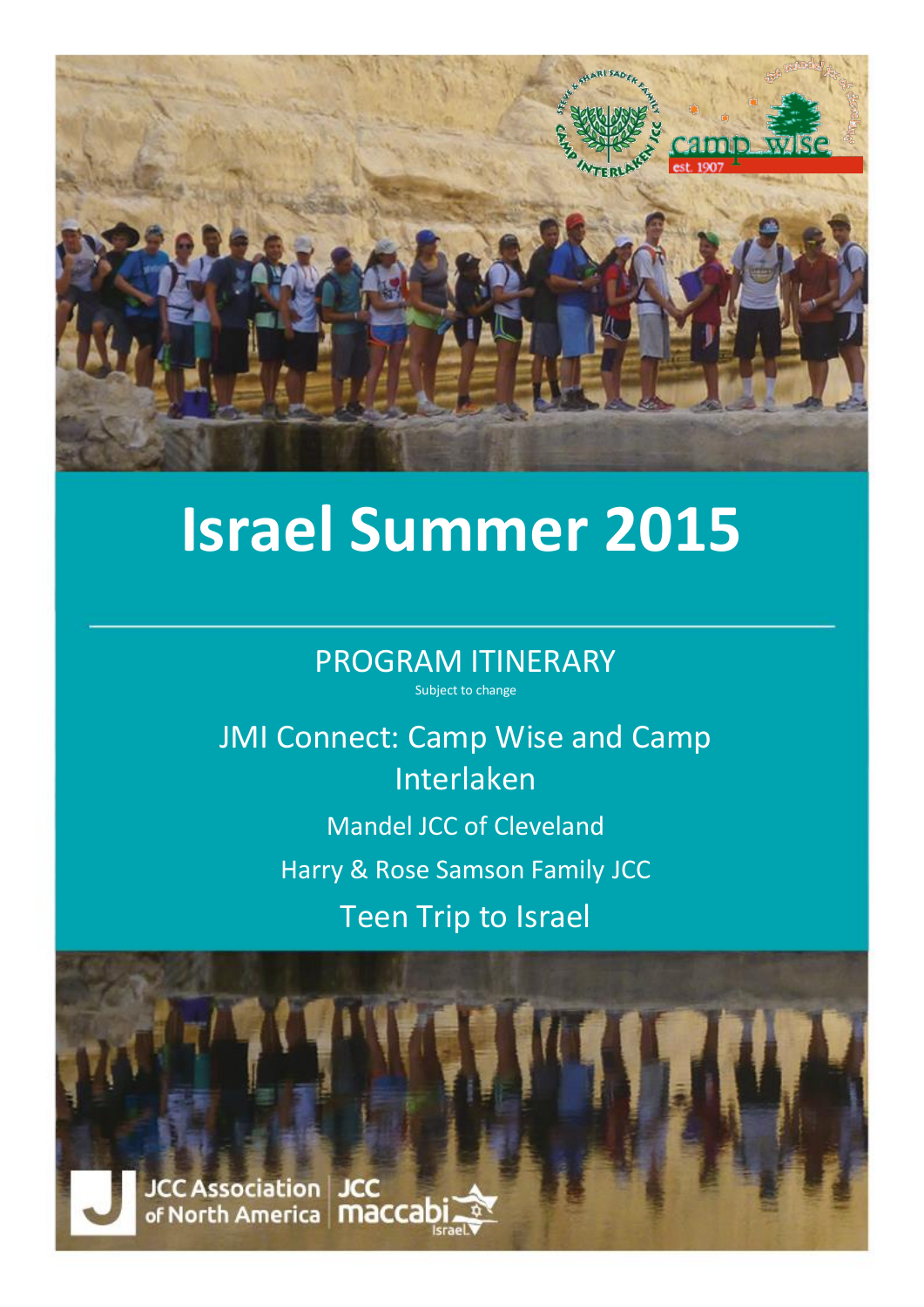# **JMI Connect: Camp Wise and Camp Interlaken Teen Trip Israel**

**Camp Wise:** July  $12^{th} - 30^{th}$ , 2015 **Camp Interlaken**: July 9<sup>th</sup> – July 29<sup>th</sup>, 2015



# **Staff:**

TBD –Tour Educator TBD – Camp tour leader TBD – Camp tour leader TBD – Israeli counselor TBD – Israeli medic and security guard (optional)

# Thursday, July 9: **Departure (Camp Interlaken)**

 Depart from Chicago Oh'are on flight LO004, leaving at 9:25pm and arriving in Warsaw at 1:25pm on Friday

# Friday, July 10: **Arrival in Poland (Camp Interlaken)**

- Tour the Gensia Jewish Cemetary
- Boxed lunch
- Travel to Krakow
- Check in to hotel and prepare for Shabbat
- Kabbalat Shabbat
- Dinner at Krakow JCC
- Oneg Shabbat at hotel

#### Overnight: **Krakow Astoria Hotel**

#### Shabbat, July 11: **Exploring Jewish life in Poland (Camp Interlaken)**

- Breakfast at hotel and prepare sandwiches for walking tour
- Walking tour of Kazimierz (The Jewish Quarter) and visit the Galicia, Alt Shul, Temple and Isaac synagogues.
- Walking tour of the Ghetto
- Lunch
- Galicia museum tour
- Walking tour of old Krakow and the Wawel Castle or Visit the Plaszow labor camp made famous by the movie Schindler's List
- Meet with Righteous among the Nations (if possible)
- Staff led session; processing and preparing for Auschwitz
- Dinner at hotel
- Group Havdallah and evening program
- Evening out in old town square.

#### Overnight: **Krakow Astoria Hotel**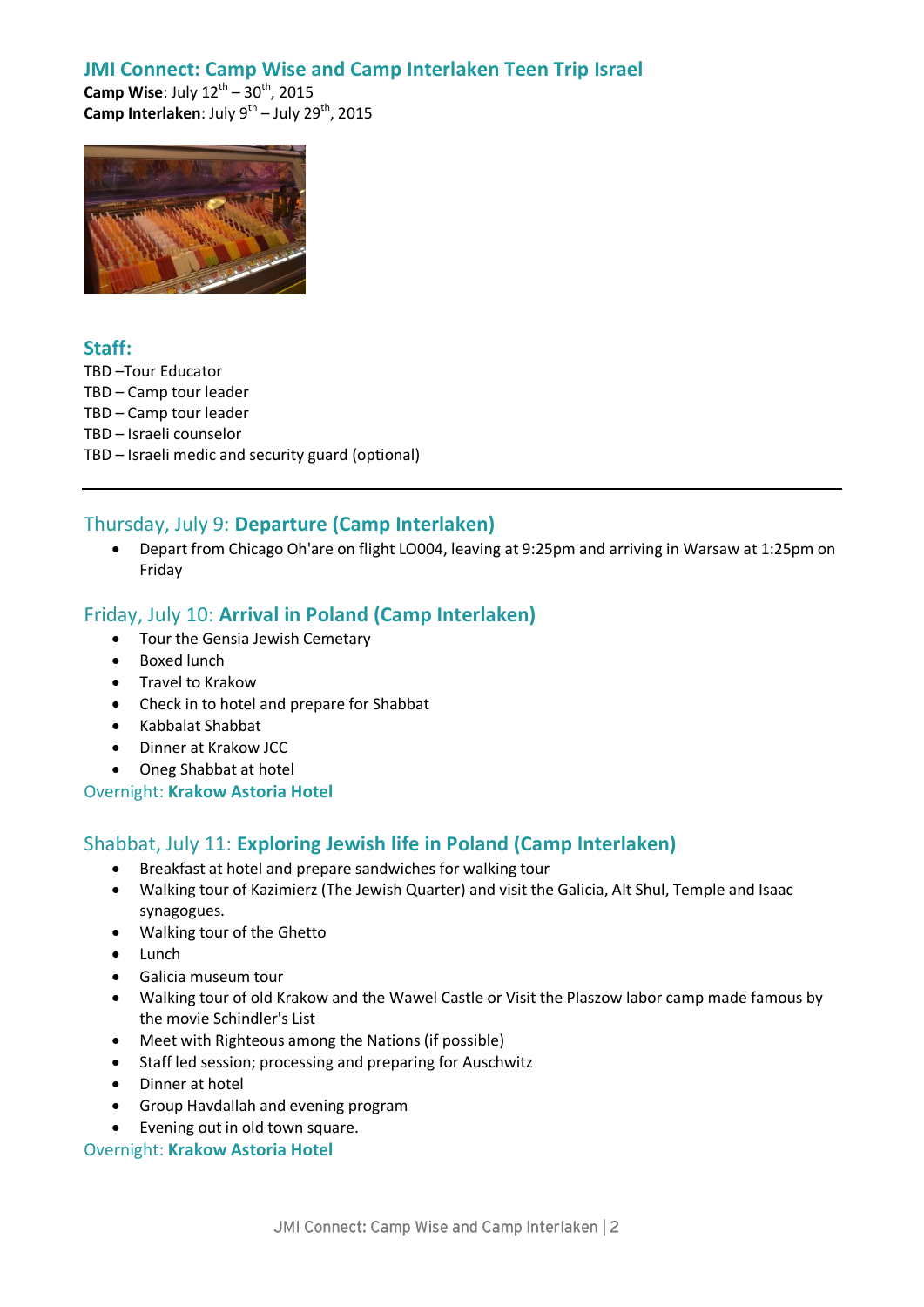# Sunday, July 12: **Never Again! (Camp Interlaken)**

- Early wake up and check out
- Walking tour and ceremony at the Birkenau Death Camp (Auschwitz II)
- Lunch
- Visit the Auschwitz museum
- Drive back to Warsaw
- Walking tour of the trail of Heroism starting at the Umschlagplatz
- Ceremony at Rappaport Square and final processing session
- Dinner at local restaurant
- Drive to airport
- Flight to Tel Aviv at 10:55pm on flight LO151

Overnight: **Over the Mediterranean (flight)**

#### Sunday, July 12: **Departure (Camp Wise)**

 Depart on flight UA1417, leaving Cleveland at 11:05 am and arriving in Newark at 12:45pm. Continue on flight UA84 at 4:40pm to Israel.

#### Overnight: **Over the Mediterranean (flight)**

#### Monday, July 13: **Welcome to Israel**

- **Camp Interlaken**: Arrive at Ben Gurion Airport at 3:50am and meet the Israeli JCC Maccabi Israel Staff
- Head out of airport and drive to Jerusalem
- Breakfast at Rabin Youth Hostel and store your luggage
- Staff led processing session: From Poland to Israel
- **Camp Wise**: Arrive at Ben Gurion Airport at: 10:15am and meet the Israeli JCC Maccabi Israel Staff
- Head out of airport and drive to Jerusalem
- **Both groups** connect at Rabin YH for ice breakers
- Meet money changer (prepare envelopes in advance of \$100 to be collected by staff).
- **Continue to** Welcome ceremony "Shehecheyanu",at Haas Promenade.
- Falafel lunch
- Walking tour of the old city, explore the Jewish and Christian Quarters to get a glimpse of the complexity of Jerusalem through history.
- Head to hotel to get some rest
- Dinner at hotel
- Staff led group orientation
- Guest speaker: Political update welcome to the Middle East, let's get oriented to what's going on around you.

#### Overnight: **Rabin YH, Jerusalem**

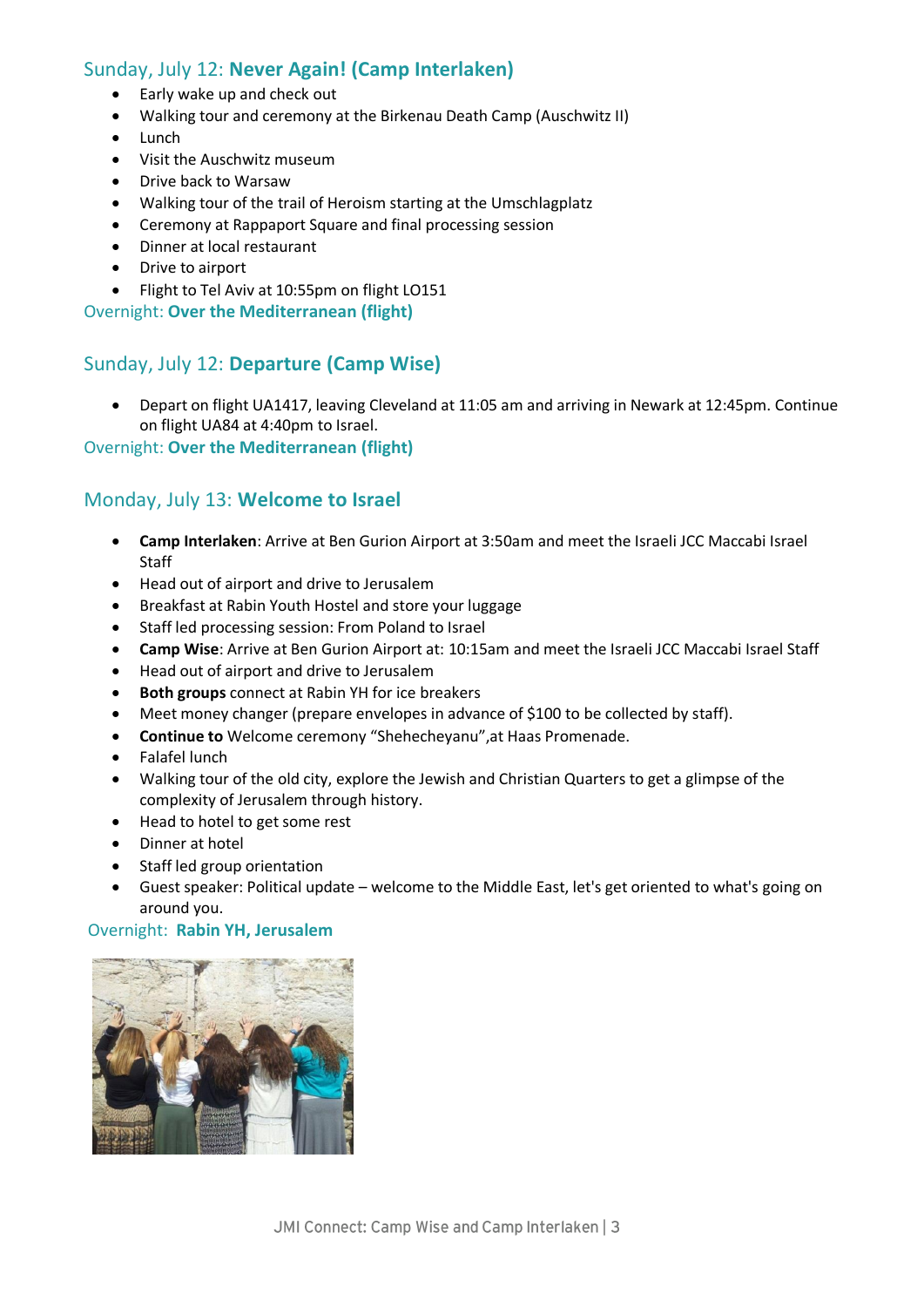# Tuesday, July 14: **Where it all began, Jerusalem**

- Breakfast at hotel
- City of David. Tour where Jerusalem began 3,000 years ago. Water hike through Hezekiah's tunnel, built 2,700 years ago to bring water from the Gihon Spring to the city during the Assyrian siege.
- Pizur lunch
- Meet Ayelet Kaufmann, local film maker who is dealing with complexities in Israeli society through her work
- Staff led programming: Prep for Yad Vashem
- Dinner at hotel
- Free night on Ben Yehuda Street **|** Friends and family can come meet us, pre-arranged.

Overnight: **Rabin YH, Jerusalem**

# Wednesday, July 15: **L'dor V'Dor, understanding our past to create a future**

- Breakfast at hotel and check out
- Yad Vashem the central Holocaust Memorial Museum. Hear the stories of those who have perished and those who survived from a survivor.
- Boxed lunch
- Tikun Olam: volunteer in "Shalva": The Association for mentally and physically challenged children in Israel. Learn about the center and play with the kids.
- Continue to Kfar Hanokdim Beoin Camp for Hafla dinner, camel rides and Bedouin hospitality
- Staff led evening program: campfire and prepare for Masada

#### Overnight: **Kfar HaNokdim Bedouin Hospitality**

# Thursday, July 16: **Masada and the Dead Sea**

- Early wake up (tea\coffee and snack) and check out.
- Masada climb up via the Roman ramp, look over the Jordanian mountains and tour the sites that are a symbol of our people's history.
- Descend via the snake path
- Boxed breakfast
- Nachal David (Ein Gedi) walk through the largest oasis in the Judean Desert, joining the ibex and the mountain goats as they search for water.
- Float in the healing water of the Dead Sea.
- Head back to Jerusalem
- Dinner at hotel
- Staff led evening program: Watch "A hero in Heaven the Story of Michael Levin"

#### Overnight: **Kiryat Moriah, Jerusalem**

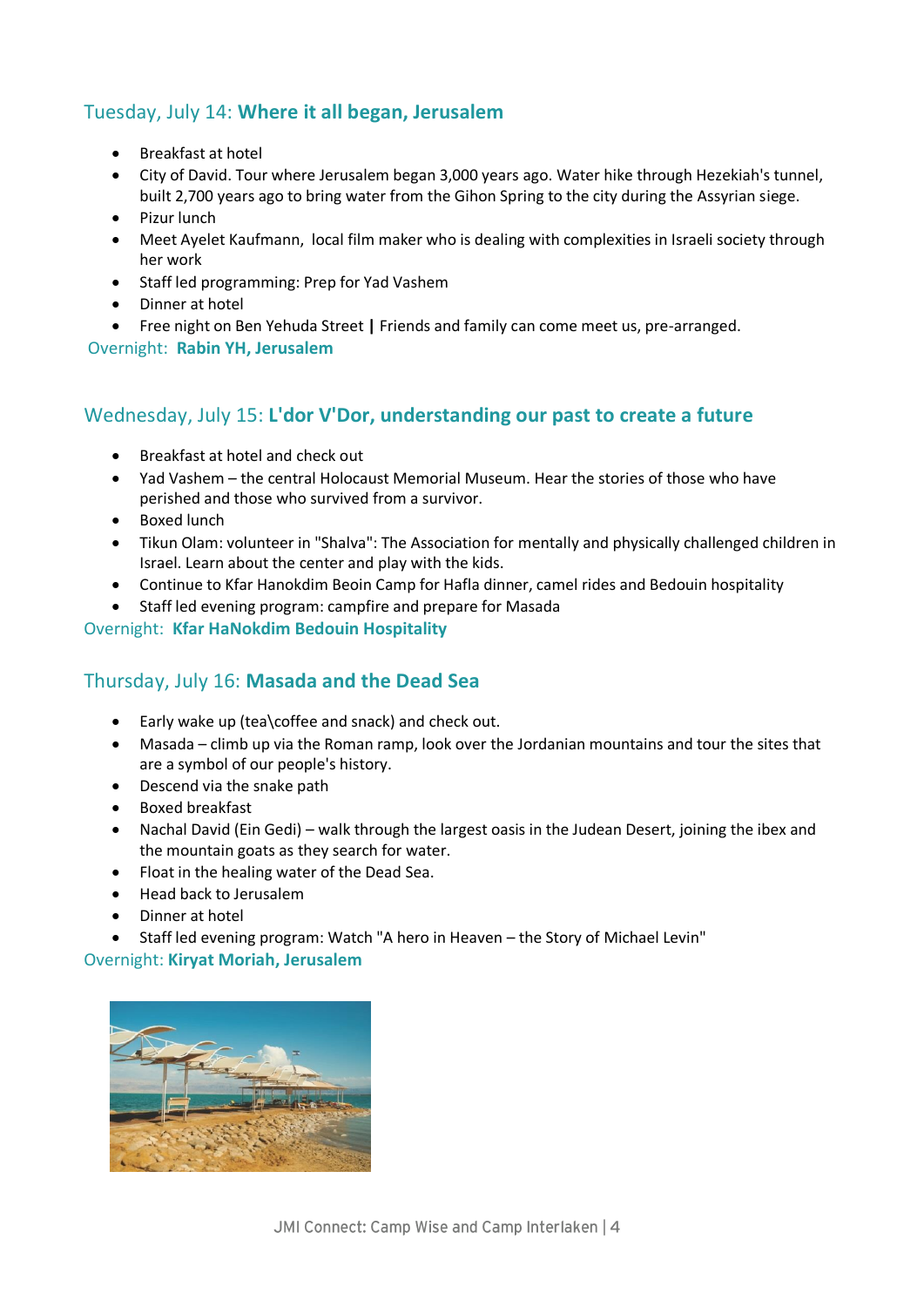# Friday, July 17: **Remembrance and life in Jerusalem**

- Breakfast at hotel
- Visit Mt. Herzl This is the site where many of the Nation's dignitaries are buried. This complex also is the home to the National Military ceremony where you will hear the story of Michael Levin and other fallen Israeli heroes.
- Security tour of the Jerusalem, understanding the complexity of life in the city.
- Scavenger hunt in the Machne Yehuda fruit and vegetables market.
- Go to the artists market in Jerusalem (Betzalel Street fair–see the work of local Israeli artists and maybe do a little bit of shopping.
- Back to hotel to prepare for Shabbat.
- Head to the Kotel for Kabbalat Shabbat
- Walk back to the hotel through Jerusalem's quiet, yet beautiful streets
- Shabbat Dinner and Oneg Shabbat Led by madrichim

#### Overnight: **Kiryat Moriah, Jerusalem**

# Shabbat, July 18: "*Ruach"***, a spiritual Shabbat in Jerusalem**

- Late wake-up and optional breakfast
- Jerusalem: Between two people: tour the municipal pre 1967 border line and learn about the reality of neighborhoods on both sides of the green line.
- Lunch at hotel
- Free time– friends and family can visit (pre-arranged)
- Seudah Shlishit staff led afternoon educational programming: prep for Yad Vashem
- Sikkum Ha Shavua summary of the week's experiences
- Dinner at hotel and Havdallah
- Visit the Kotel Tunnels

#### Overnight: **Kiryat Moriah, Jerusalem**



# Sunday, July 19: **"***Gvanim***": Diversity in Israeli society**

- Early breakfast at hotel and check out
- Head to "Kiadat" center for Arab-Israeli young leadership in Baka Al Garbyya; including tour of an Arab-Israeli village in the area and an overlook of the security fence.
- Continue to the Druze village of Osaphia to meet local residents and learn about their culture, including a traditional Druze meal.
- Travel to partnership region in Bet Shean \ Sovev Kinneret (arriving in the afternoon)
- Meet with P2G Israelis from Partnership regions for Ice breakers
- Program run in partnership with P2G
- Go to host families
- Dinner at families

#### Overnight: **Home hospitality**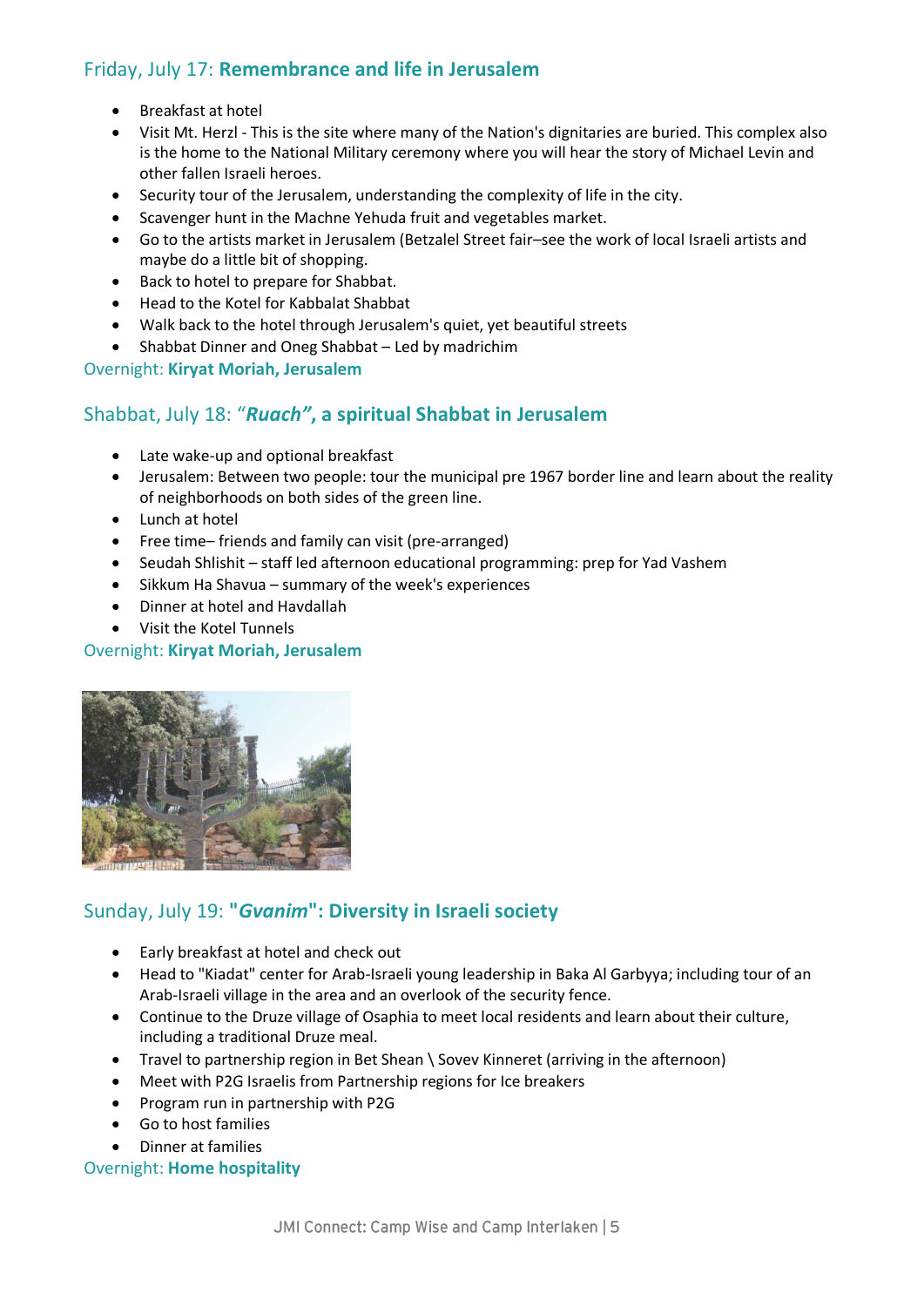# Monday, July 20: **"***Mifgash***": Connecting with our partnership region**

- Breakfast with host families
- Travel to the Jordan River for a kayaking experience, ropes course and lunch (both groups meet for ODT at ropes course; Kayaks
- Lunch to Kfar Blum
- Head back to partnership regions for programs run by P2G
- Dinner with host families

Overnight: **Home hospitality**

# Tuesday, July 21: **The beautiful North**

- Breakfast at host families and say goodbye (8am pick up at Matnas)
- Both groups meet at the Hatzbaini stream –morning water hike all together.
- Head to the Golan Heights get to see an overlook on Syria from Mt. Bental and learn about the strategic importance of this region. Hear about the dramatic story of the 1973 Yom Kippur war, as well as the current situation in war-torn Syria.
- Packed lunch
- Continue to the Western Galilee
- Rappelling at the beautiful Keshet Cave
- Head to camp site at Park Goren
- Cook your own dinner
- Evening program: star gazing \ survival skills

Overnight: **Under the stars, Park Goren**

# Wednesday, July 22: "*Ruach"***, Judaism and spirituality**

- Wake up and clean camp site.
- Say goodbye to our Israeli friends (Israelis head home)
- Morning hike: Nachal Kziv (Israelis picked up at 11am)
- Continue to the mystical city of Tzfat, tour the special synagogues, meet local scribe and wander between the famous art galleries and candle factory.
- Packed lunch
- Meet Avraham Lowenthal and learn about his inspiration and Kabbalah
- Travel North to MItzpe Dado to see Israel's Northern border and learn about the security needs in the region
- Drive to Maccabim guest house
- Staff led evening program: *Mifgash* summary

Overnight: **Maccabim Guest House**

# Thursday, July 23: *Tikkun Olam* **and Mega Event (TBD)**

- Breakfast at guest house
- Drive to Holon and Visit "Save a Child's Heart": an international organization based out of Israel that performs open heart surgeries on kids from all over the world.
- Visit the Children's Museum: Dialogue in the Dark Exhibition
- Packed lunch
- Volunteering project in area: TBD
- Head to JMI day \ Mega event site
- Mega Event *mifgash* with hundreds of teens from all over the world for a fun evening of activities!

#### Overnight: **Maccabim Guest House**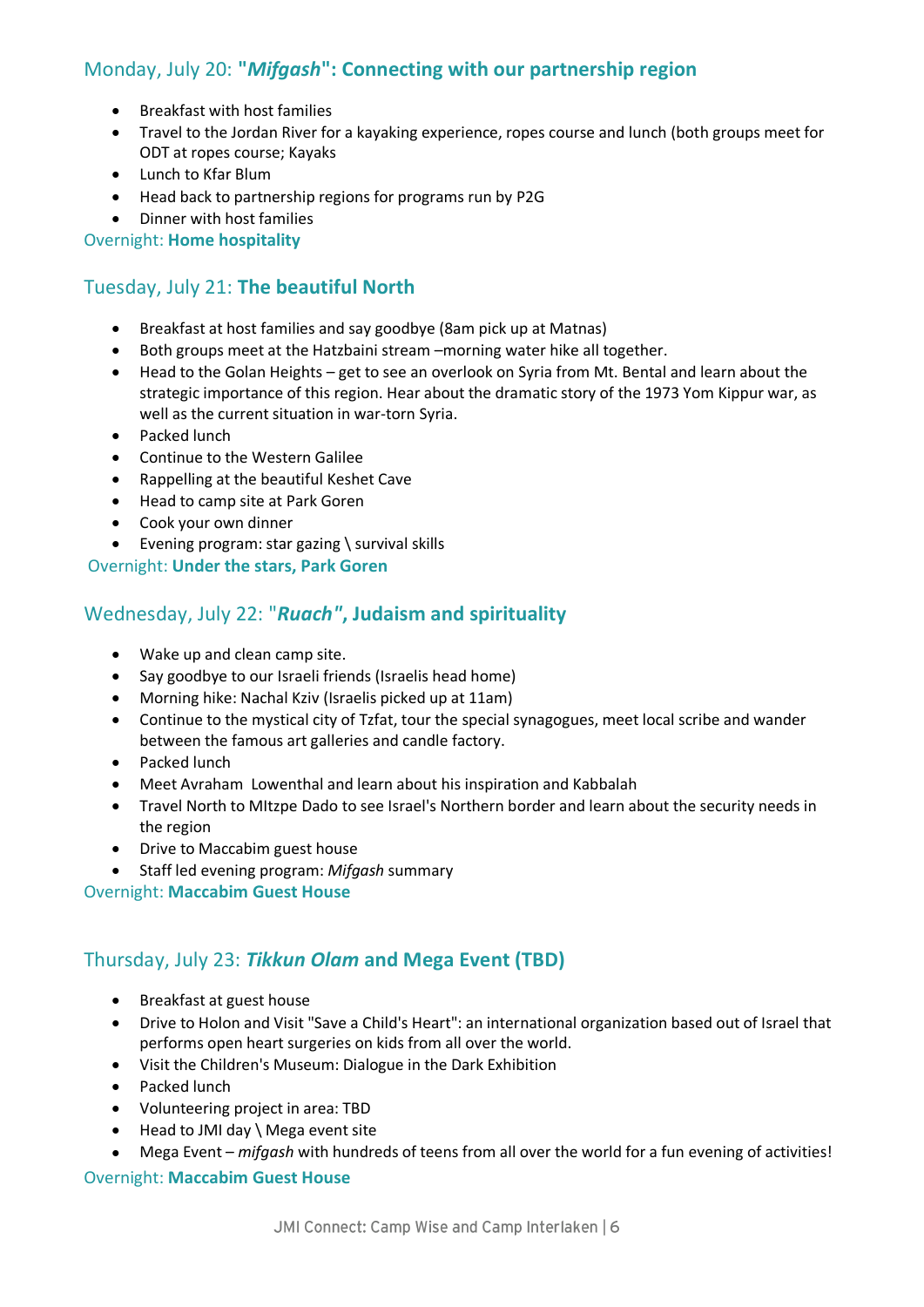# Friday July 24: **Complexity of Democracy in Israel**

- Breakfast at guest house and check out
- Tour the area of Southern Tel Aviv, learn about the issue of immigrants from Africa and the impact that it has on the city. See both sides of the story – by meeting local Israeli citizens, as well as human rights activists (assuming that this will still be a "hot topic" next summer)
- Visit Independence hall, see where the State of Israel was founded, and discuss the declaration of Independence that is structuring Israel's democracy.
- Free time and Pizur lunch and street survey at Nachalat Binyamin arts and crafts market
- Head to hotel to prepare for Shabbat
- Camp style Kabbalat Shabbat
- Shabbat Dinner
- Oneg Shabbat led by staff

Overnight: **Mishkenot Ruth Daniel, Tel Aviv**

# Shabbat, July 25: **Shabbat in Tel Aviv**

- Late wake-up and optional breakfast
- Sikkum HaShavua summary of the week's experiences
- Lunch at hotel
- Free time at the beach friends and family can visit
- Seudah Shlishit staff led afternoon educational programming
- Dinner at hotel and Havdallah
- Walking tour of the beautiful old port city of Jaffa

#### Overnight: **Mishkenot Ruth Daniel, Tel Aviv**



#### Sunday, July 26: **Heading to the Negev; Tish'a b'Av**

- Breakfast at hotel and check out
- Rabin Square see where Israel's democracy faced one of its biggest challenges
- Visit Sderot and learn about the geopolitical reality and the challenges facing this area (TBD based on security measures).
- Short hike in the area Shvil HaSalat
- Packed Lunch
- Continue to the Teva visitor's center to see the hi-tech industry that is growing in the south.
- Check in and dinner at hotel

#### Overnight: **Mitzpe Ramon Youth Hostel, Negev**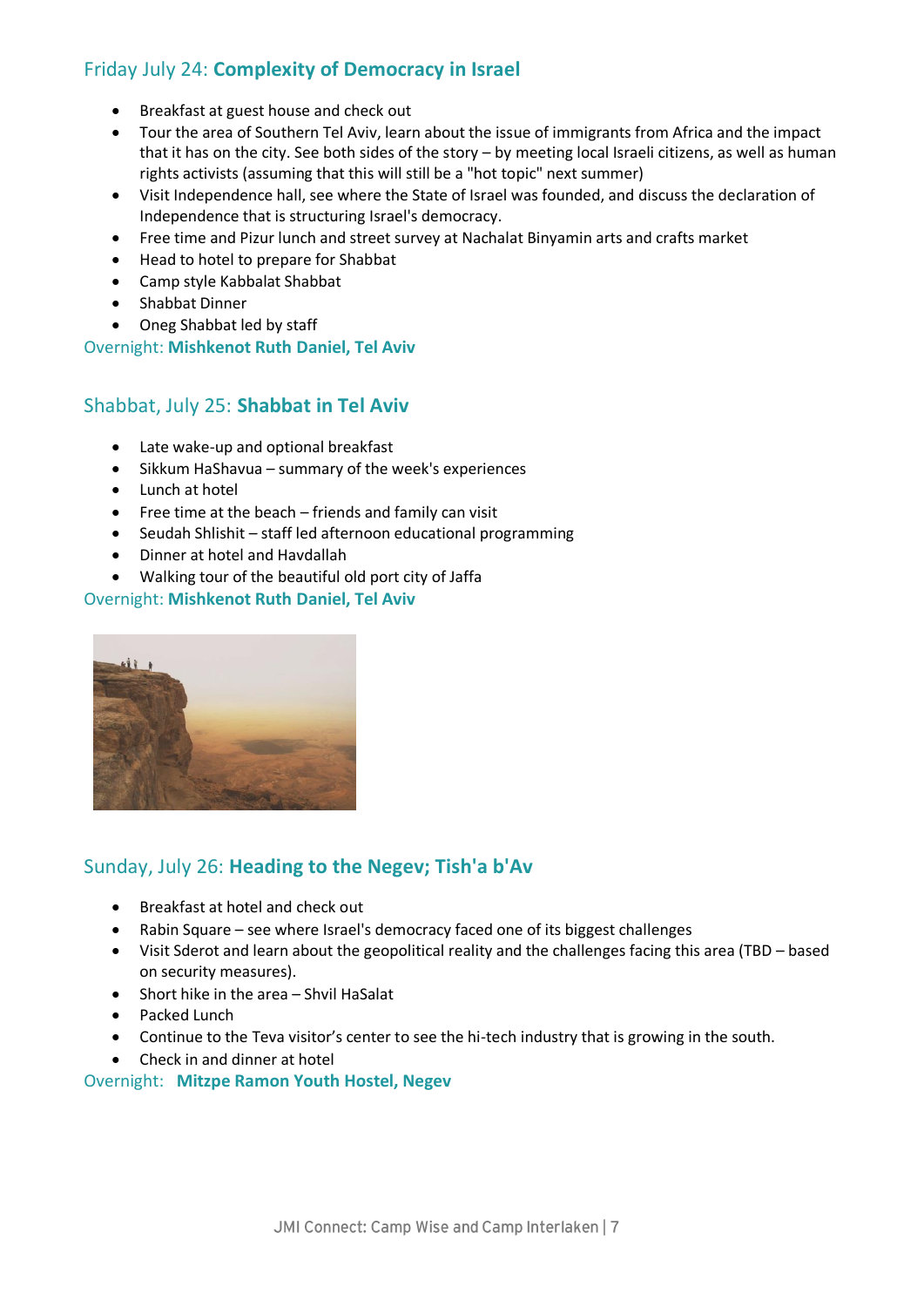# Monday, July 27: **Making the desert bloom - modern day leadership**

- Breakfast at hotel
- Ein Avdat Hike through the regions beautiful canyon, see a series of water springs and enjoy the wildlife around you.
- Visit the Ramon air force base (lunch on base) TBD
- See the Ramon Crater from the overlook and visitor's center
- Dinner at hotel
- Staff led evening program

Overnight: **Mitzpe Ramon Youth Hostel, Negev**

## Tuesday, July 28: **Last day in Israel**

- Breakfast at hotel and check out
- Visit the Ayalim Association and learn about modern day pioneering, how dreams are brought into actions of improving the world. Meet with the local residents in Ashalim
- Visit Paula and David Ben Gurion's grave, and discuss his vision and his special relationship with the Negev.
- Lunch in Sde Boker
- Visit Ben Gurion's desert home and watch a film about his life and activism.
- Drive to Tel Aviv
- Staff led summary at Gan Hapisga
- Festive final dinner
- Guest Speaker Stand with us: how do we take all that we learned this summer and bring it back home to our community, later on to our college campuses
- Evaluation session with Ido Medan-David, director of JMI

#### Overnight: **Galil Hotel, Netanya**

# Wednesday, July 29: **Heading home (Camp Interlaken); Democracy and growth in Israel (Camp Wise)**

#### **Camp Interlaken:**

- Drive to airport at 2:30am
- Travel home on flight LO152 to Warsaw at 6:00am, landing at 8:55am. Connect to flight LO001 to Chicago at 12:00pm, landing at 2:45pm.

#### **Camp Wise:**

- Breakfast at hotel
- Visit the [Yitzhak Rabin Center,](http://www.rabincenter.org.il/Web/En/EducationDepartment/WorkshopsandSeminars/Default.aspx) go through the Israeli museum and take part in a seminar about complexity in Israeli society (Democracy and Cultural Pluralism in Israel).
- Packed lunch
- Visit the Ariel Sharon Park for a beautiful overlook of the Tel Aviv area.
- Camp staff led program getting ready to go back to camp and share our stories.
- Dinner at hotel
- Free evening in Tel Aviv **|** Friends and family can visit

#### Overnight: **Mishkenot Ruth Daniel, Tel Aviv**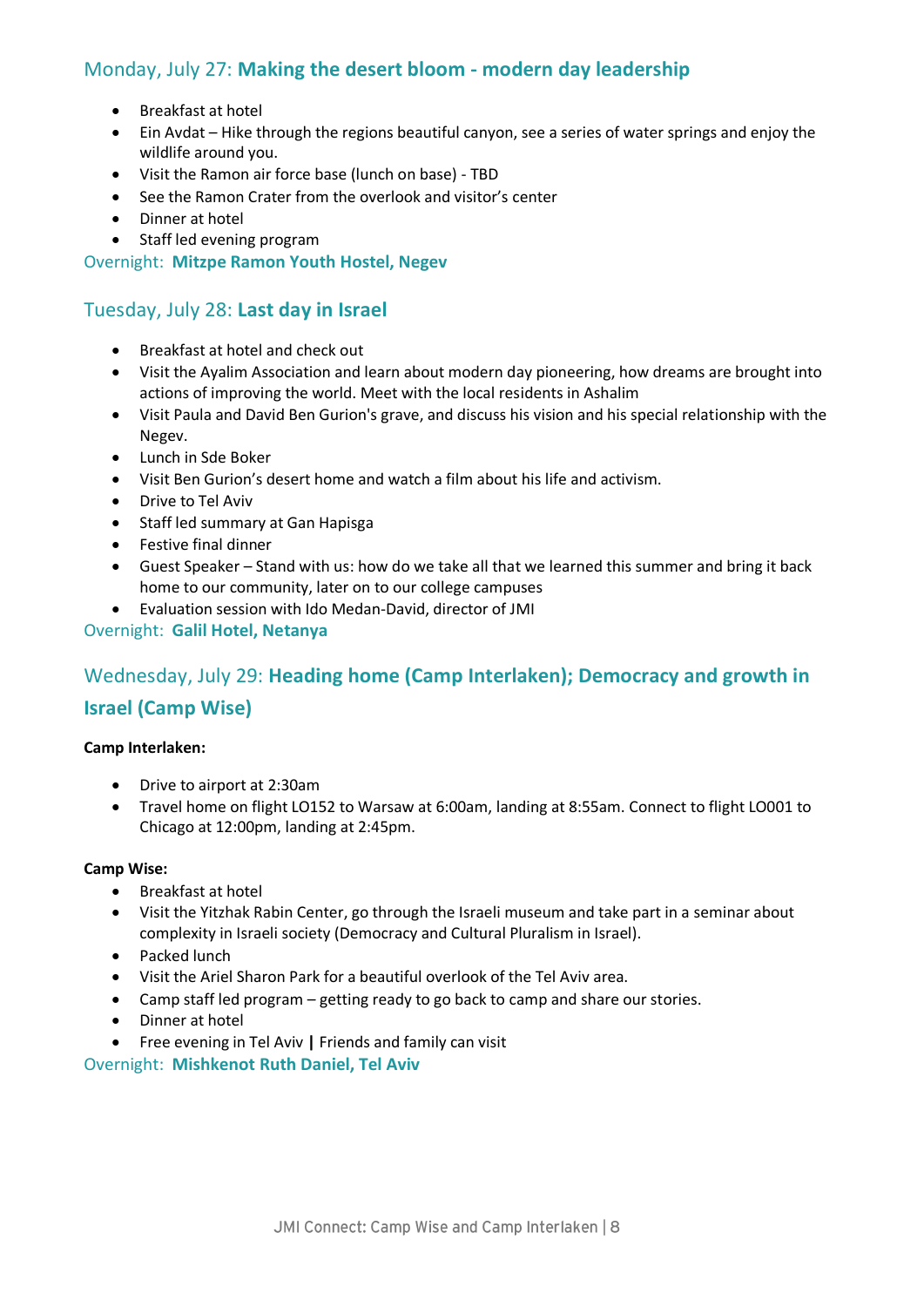# Thursday, July 30: **Heading home (Camp Wise)**

- Breakfast at hotel
- Depart for airport
- Depart on flight UA 85, leaving Ben Gurion at 12:15pm, and landing in Newark at 5:20pm. Connect to flight UA3476, departing at 8:30pm, landing in Cleveland at 10:11pm.

**Lehitra'ot –** see you again**!**